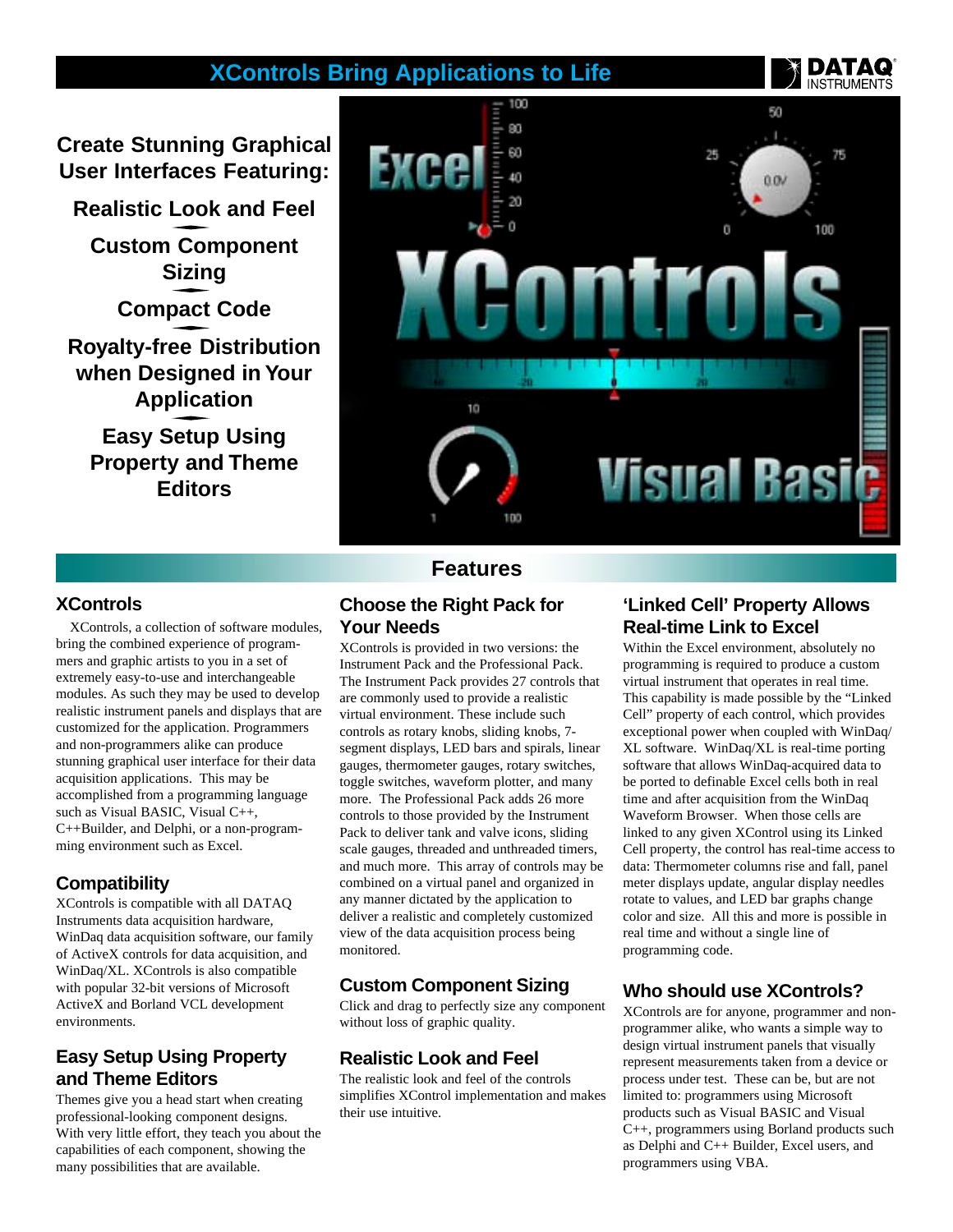## **Instrument and Professional Pack XControls**



## **Professional Pack Only XControls**



...and many more!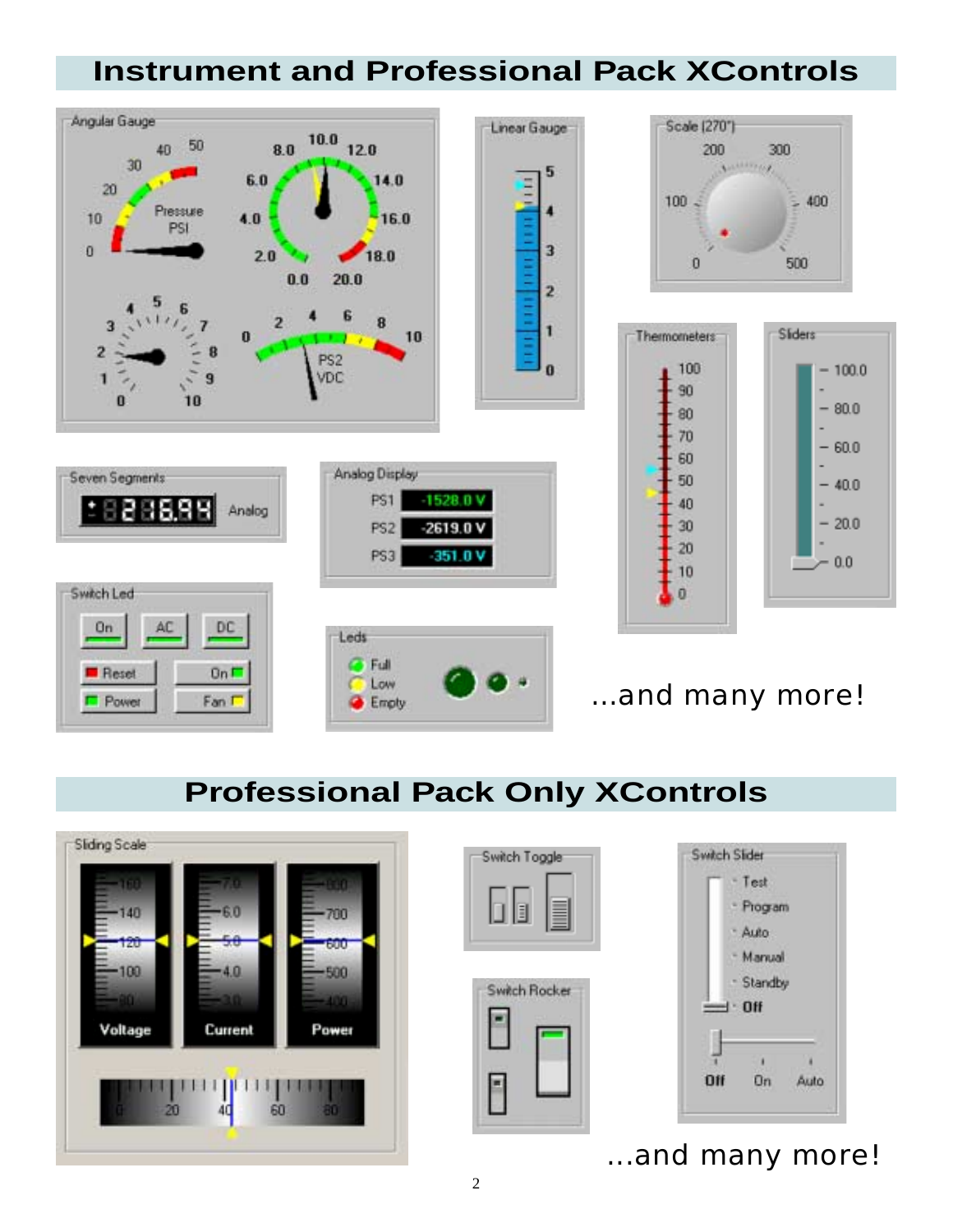## **Using XControls with WinDaq/XL**

XControls are easy to use with Excel. However, to use XControls with WinDaq software, you will need to use WinDaq/ XL. WinDaq/XL is a software add-on to WinDaq/Lite, /Pro, and /Pro+ that allows data acquired by these packages to be ported to a Microsoft Excel spreadsheet. The port can occur either in real time as data is being acquired, or through a direct link between Excel and WinDaq Playback software. Once resident in the Excel spreadsheet, the full analytical power of Excel may be brought to bear on WinDaq-acquired data to generate a limitless array of real-time calculations that lend insight and perspective to many applications. Continuous, real-time throughputs as high as 5,000 samples per second are achievable, depending on the speed of the computer.

The "Linked Cell" property of each control provides exceptional power when coupled with WinDaq/XL software. When those cells are linked to any given XControl using their LinkedCell property, the control has real-time access to data without a single line of programming code.

Let's say you need to measure the power and endurance of a motorcycle engine. You may want to test the engine to see how long it can run at its maximum level without overheating. This would involve a control to measure RPM, a control to measure the temperature, an odometer control, and an LED control that will let you know immediately when the engine has overheated. When you place all of these controls on a panel, it might look something like this:



**To create and link controls in Excel takes only a few simple steps:**

Step 1:

Go to View > Toolbars > Control Toolbox to display the Control Toolbox.

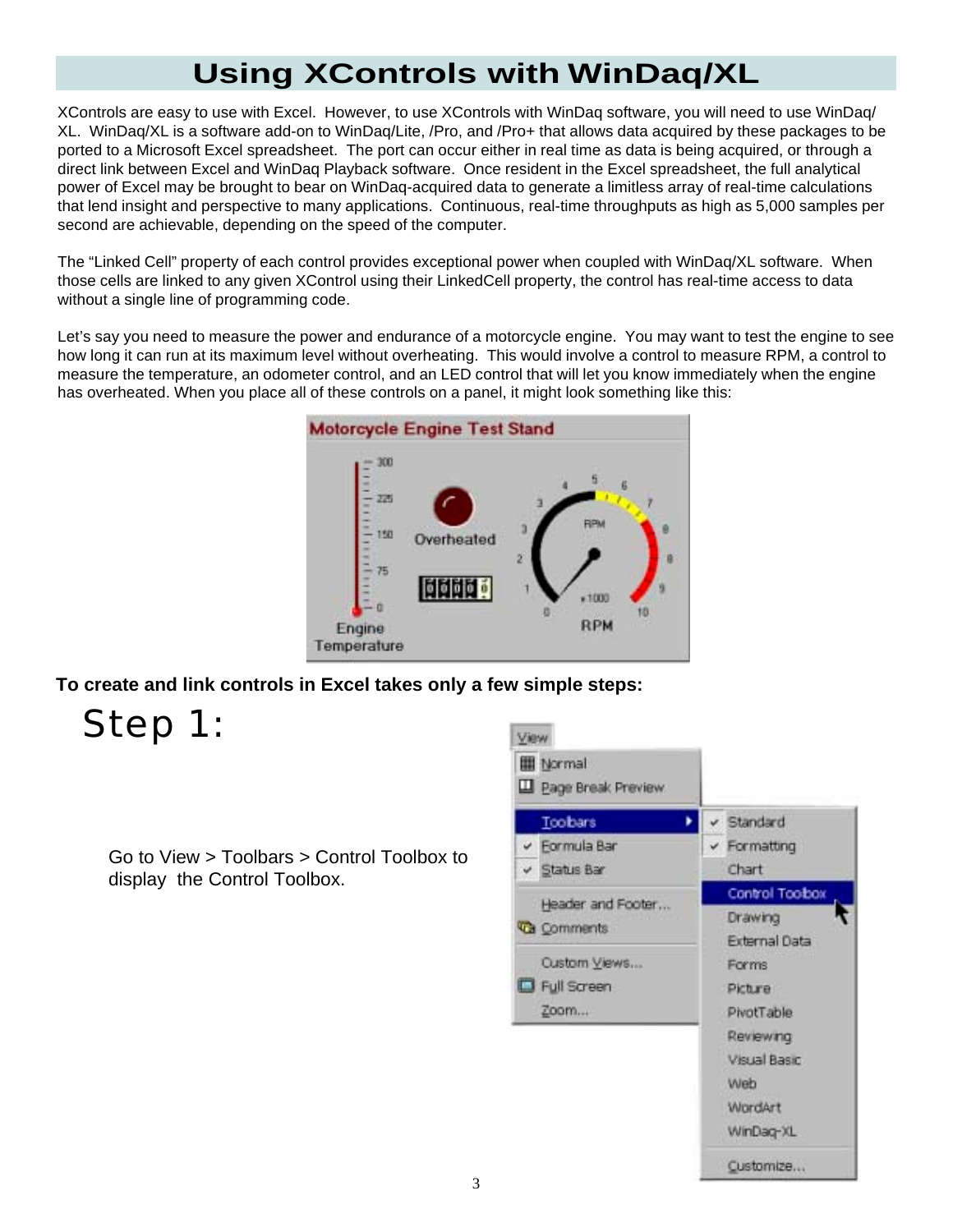## **Using XControls with WinDaq/XL, cont'd**

# Step 2:

Click on the "More Controls" button  $\left|\sum_{n=1}^{\infty} \ln \ln \right|$ 



lower right corner to reveal additional controls. Find the control you want and then click on it.

| <b>Control Toolbox</b> |                                                                                                                                                                          |  |
|------------------------|--------------------------------------------------------------------------------------------------------------------------------------------------------------------------|--|
| 区陆空                    |                                                                                                                                                                          |  |
| K 图 T e 图理             |                                                                                                                                                                          |  |
| # 自 # A 國 然            |                                                                                                                                                                          |  |
|                        | iSwitchRocker3WayX Control<br>iSwitchRockerX Control<br>iSwitchRotaryX Control<br>iSwitchSliderX Control<br>iSwitchToggleX Control                                       |  |
|                        | ThermometerX Control<br>iThreadTimersX Control<br>iTimersX Control<br>LANDesk Date Control<br>LANDesk DateTime Static<br>LANDesk Time Control<br>LanguageResources Class |  |
|                        | 244 controls                                                                                                                                                             |  |
|                        |                                                                                                                                                                          |  |

## Step 3:

Your cursor will become a crosshair and then you can click wherever you want the control to be placed.

|         |                    | <b>Microsoft Excel - Book1</b> |                              |                                                      |                |           |                             |   | FIER                     |
|---------|--------------------|--------------------------------|------------------------------|------------------------------------------------------|----------------|-----------|-----------------------------|---|--------------------------|
|         |                    |                                |                              | a File Edit Vew Insert Formst Tools Data Window Help |                |           |                             |   | $-16 \times$             |
|         | <b>DGGG</b>        | G                              | $9 - 3 = 0$<br>$\mathcal{F}$ | 司<br>13<br>켂                                         | W              |           |                             |   | <sup>20</sup> 2 Prompt ? |
|         |                    |                                |                              | = = EMBED("isAnalogLibrary.iThermometerX",")         |                |           |                             |   |                          |
|         | iThermometer.<br>A | B                              | c                            | D                                                    | Ε              |           |                             | G |                          |
|         | Volt               | Volt                           | Volt                         | Volt                                                 |                |           |                             |   |                          |
|         |                    |                                |                              |                                                      |                |           |                             |   |                          |
| 2       | 5.737305           | 4.272461                       | 1.953125                     | $-11.8408$                                           |                | WinDag-XL |                             | 回 |                          |
| Э       | 5.737305           | 4 27 24 51                     | 1.953125                     | $-11.8408$                                           |                |           | $\mathbb{R}$ 0 $\mathbb{Q}$ |   |                          |
| 4       | 5.737305           | 4 272461                       | 1.953126                     | $-11.8408$                                           |                |           |                             |   |                          |
| 5       | 5.737305           | 4.272461                       | 1.953125                     | $-11.8408$                                           |                |           |                             |   |                          |
| 6       | 5.737305           | 4 272461                       | 1.953125                     | $-11.8408$                                           |                |           | <b>* Control Toolbox</b>    | ⊡ |                          |
| 7       | 5.737305           | 4.272461                       | 1.953125                     | $-11.8408$                                           |                | 可见了       |                             |   |                          |
| õ       | 5.737305           | 4.272461                       | 1.953125                     | $-11.8408$                                           |                |           |                             |   |                          |
| 9.      | 5.737305           | 4 272451                       | 1.953125                     | $-11.8408$                                           | <b>IV Fatt</b> |           | コの田間                        |   |                          |
| 10      | 6.737305           | 4.272461                       | 1.953125                     | $-11.8408$                                           |                |           |                             |   |                          |
| Ħ       | 5737305            | 4 272461                       | 1.953125                     | $-11, B408$                                          |                |           | / 到 # A 國 梵                 |   |                          |
| 12      | 5.737305           | 4.272461                       | 1.953125                     | $-11.8408$                                           |                |           |                             |   |                          |
| 13      | 5.737305           | 4.272461                       | 1.963125                     | $-11.8408$                                           |                | ō         | õ<br>100                    |   |                          |
| 14      | 5.737305           | 4.272461                       | 1.963125                     | $-11.8406$                                           |                |           |                             |   |                          |
| 15      | 5.737305           | 4.272461                       | 1.953125                     | $-11.8408$                                           |                |           | 75                          |   | ۴                        |
| 16      | 5.737305           | 4 27 24 51                     | 1.953125                     | $-11.8408$                                           |                |           |                             |   |                          |
| 17      | 5.737305           | 4 272461                       | 1.953125                     | $-11.8408$                                           |                | o         | 50                          |   |                          |
| 18      | 5.737305           | 4.272461                       | 1.953125                     | $-11.8408$                                           |                |           |                             |   |                          |
| 19      | 5.737305           | 4.272461                       | 1.953125                     | $-11.8408$                                           |                |           | Ë<br>笘                      |   |                          |
| $_{20}$ | 5.737305           | 4.272461                       | 1.953125                     | $-11.8408$                                           |                |           | ÷<br>$-10$                  |   |                          |
| 21      | 5.737305           | 4 27 24 51                     | 1.953125                     | $-11.8408$                                           |                |           |                             |   |                          |
| K K     |                    | H Sheet1 / Sheet2 / Sheet3 /   |                              |                                                      | Hю             | ö         | ö                           |   |                          |
|         |                    |                                |                              |                                                      |                |           |                             |   |                          |
| Ready   |                    |                                |                              |                                                      |                |           | M.M                         |   |                          |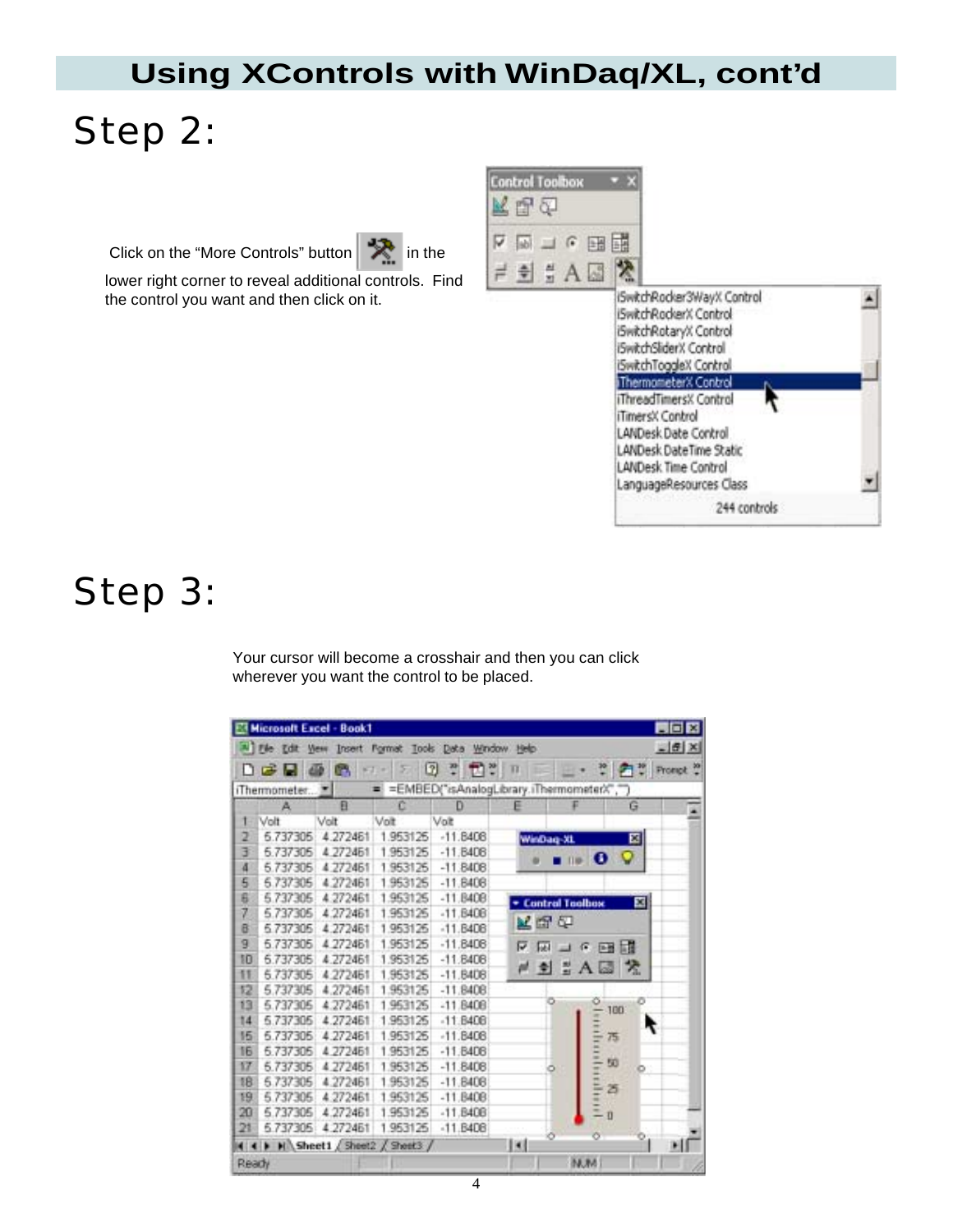## **Using XControls with WinDaq/XL, cont'd**

# Step 4:

Right click on the control and select "Properties" or just press the

Properties button in the Control Toolbox **Papel**. Next to "LinkedCell",

100

type in the Column and Row of the cell to which you would like the control linked. (For example, to specify a cell in Column "C", Row 5, you would just type "C5", as shown at right.)



# Step 5:

You can change other properties by right clicking on the control and selecting "(the name of your control) Control Object" and then click on "Properties". (For our example, you would select "iThermometerX Control Object" > "Properties" .)

This would display another window specific to the control (as shown below).

|                         | <b>Border Style:</b>         | <b>Unerdation</b>             |  |
|-------------------------|------------------------------|-------------------------------|--|
| Poston 0                | G Norm                       | G. Venical                    |  |
| Position May 100        | F Raised                     | <b>C</b> Harborial            |  |
| Position Min. 0         | <b>C</b> Lowered             |                               |  |
| Camera Mon 0            | <b>OKuet</b>                 | Drentston Tick Make           |  |
| Current May 10          | $\times 10$                  | <b><i>G. Bolton Right</i></b> |  |
|                         | 긬<br>V <sub>0</sub>          | <b>C</b> TopLat               |  |
| End: Magin 10           | 걸                            | <b>Flechtion Style</b>        |  |
|                         | <b>C. Significent Digits</b> |                               |  |
| <b>BackGround Color</b> | $-1$                         | <b>G</b> Flord Decard Points  |  |



# Step 6:

 To exit Design Mode and apply any property changes you have made to the control, click the "Exit Design Mode" button **on** the upper left-hand side of your Control Toolbar. This is also the button you will need to press if you would like to enter Design Mode at any point to make changes to the control.

### Your control is now linked!